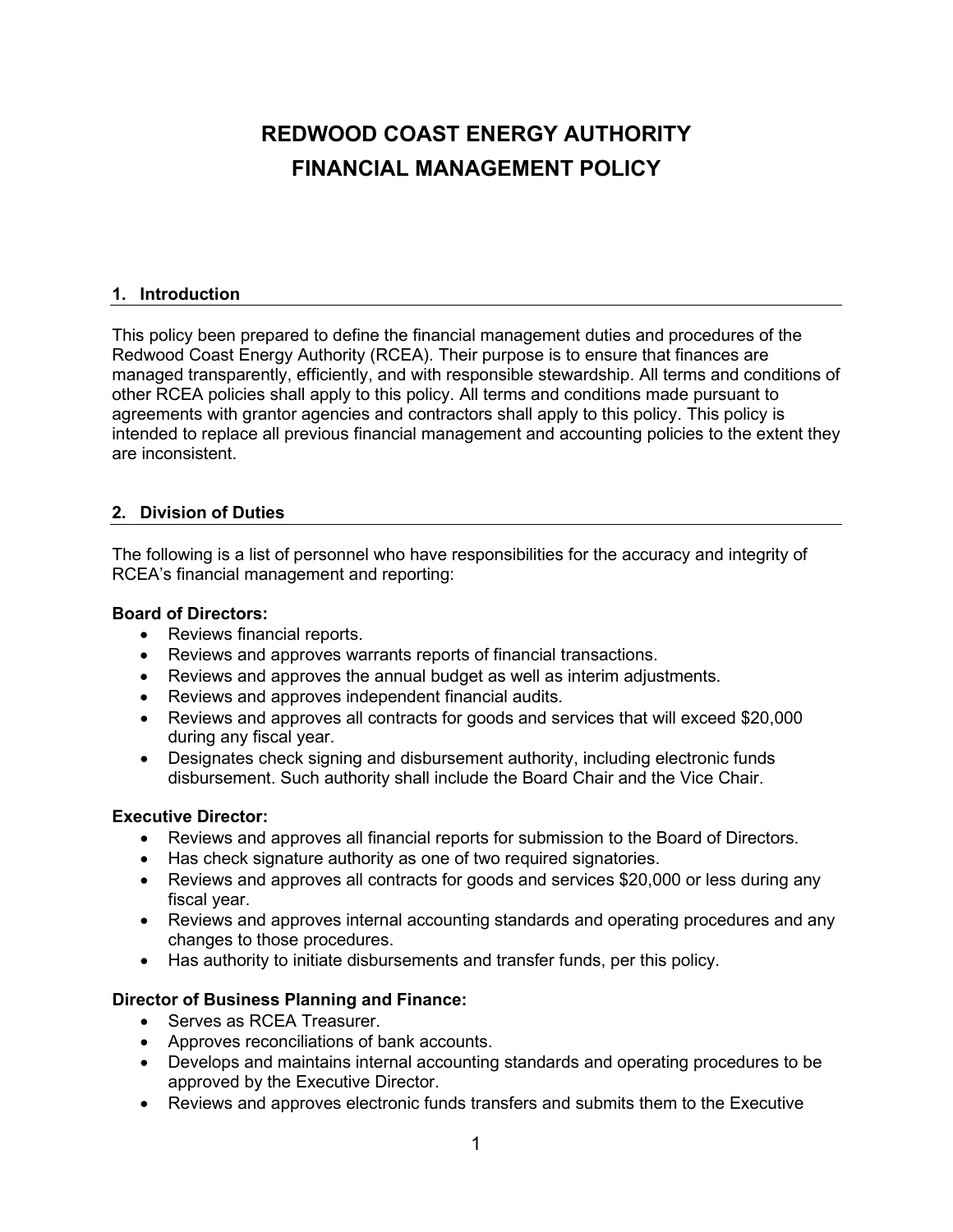Director for review and approval. The Executive Director's approval may occur after the funds have been transferred.

- Has check signature authority as one of two required signatories.
- Has authority to initiate disbursements and transfer funds, per this policy.

#### **Deputy Executive Director**

- Reviews reconciliations of bank accounts.
- Reviews and approves electronic funds transfers with the Director of Business Planning and Finance. This may occur after funds have been transferred.
- Has check signature authority as one of two required signatories.
- Has authority to initiate disbursements and transfer funds, per this policy.

#### **3. Spending Authority**

The Executive Director is authorized to approve expenditures provided that:

- The expenditure complies with the above division of duties so that contracts reasonably expected to cost \$20,000 or more in any fiscal year be approved by the Board of Directors.
- The expenditure is consistent with all adopted RCEA policies, including but not limited to the Energy Risk Management Policy.
- The total cost of the expenditure will not result in exceeding the amount annually budgeted and approved in the applicable category by 5%.

All cash disbursements made by check shall be double-signed by authorized check signors as approved by the Board of Directors. Cash disbursements made by check in excess of \$20,000 for the payment of expenditures not under a contract previously approved by the Board of Directors shall be signed by at least one Board Member who is also an authorized check signor.

All disbursements by electronic funds transfer via the Automated Clearing House (ACH) apparatus shall be approved by two authorized check signors. Such authorization may take the form of an electronic approval or electronic signature. The first approval shall occur prior to the transfer while the second approval may occur subsequent to the transfer. ACH cash disbursement in excess of \$20,000 for the payment of expenditures not under a contract previously approved by the Board of Directors shall be signed by at least one Board Member who is also an authorized check signor.

## **4. RCEA Treasurer**

RCEA's Amended and Restated Joint Powers Agreement establishes that the RCEA Board shall designate a qualified person to service as RCEA Treasurer. The agreement states that Treasurer shall have charge of depositing and maintaining custody of all funds held by the RCEA, and shall maintain strict accountability for all funds and reports of all receipts and disbursements. In addition, the Treasurer shall perform all other duties that may be imposed by applicable law (including Government Code Sections 6505 and 6505.5), RCEA's Joint Powers Agreement, or any rules of the Board.

Through this Policy the Board designates the Director of Business Planning and Finance to serve as RCEA Treasurer.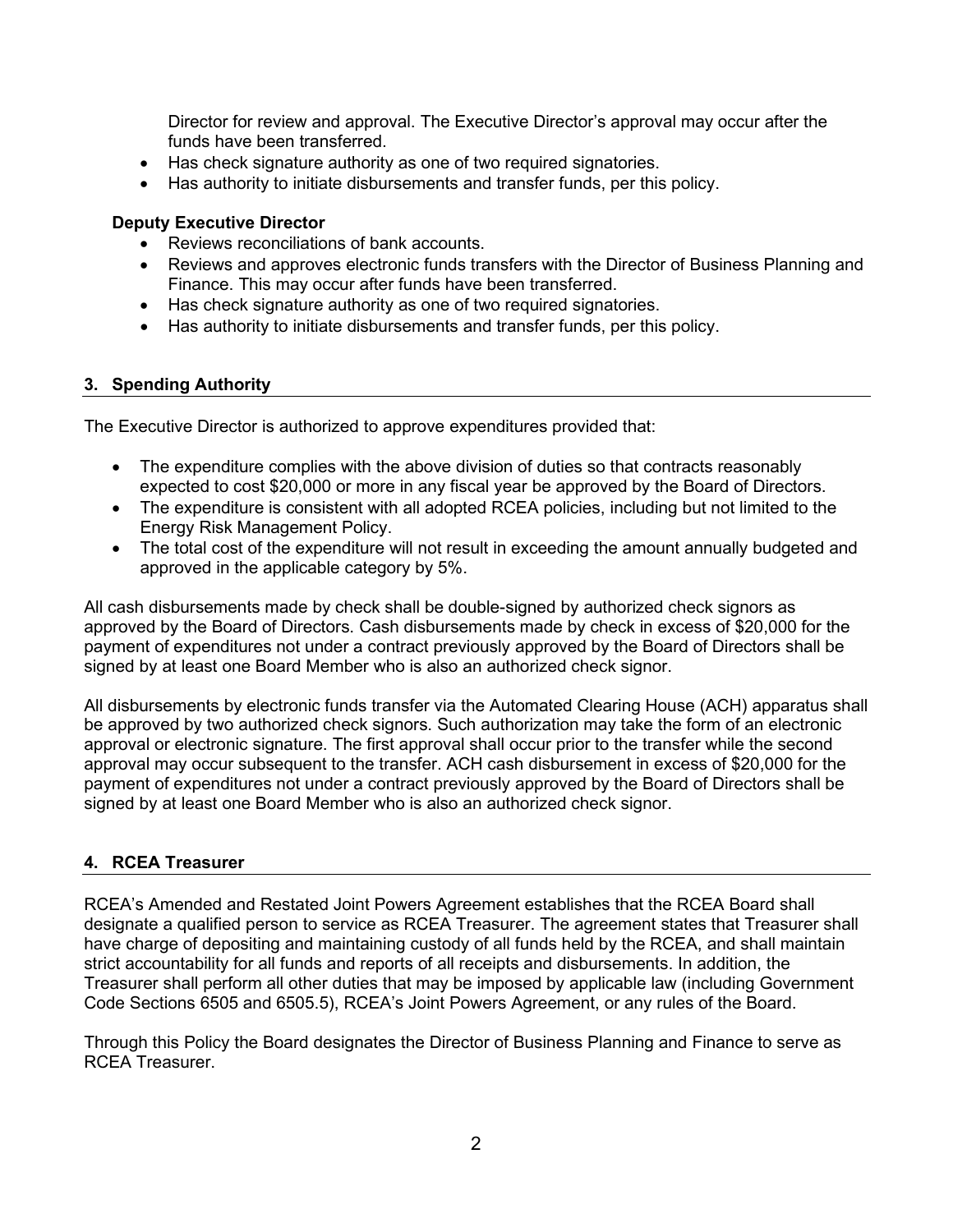# **5. Independent Financial Audits**

RCEA's Joint Powers Agreement establishes that the RCEA Board shall designate an RCEA Auditor. Through this policy the RCEA Board establishes that it will select a qualified person or entity to perform the function of independent auditor, and that the independent auditor will report directly to the RCEA Board of Directors and will be selected by the board through a process determined by the Board.

The auditor will be responsible for conducting annual financial audits that will be performed according to generally accepted accounting standards and government auditing standards. Audited financial statements, including the auditor's opinion thereon, will be submitted and presented to the RCEA Board for their review and approval after the financial statements have been reviewed by the Director of Business Planning and Finance and the Executive Director.

The Auditor will complete annual audits in a timely fashion and by no later than 10 months after the end of the applicable fiscal year. It is the responsibility of the Director of Business Planning and Finance, as well as all other RCEA staff, to provide any necessary information to the auditor so that audits can be completed in a timely fashion.

# **6. Budgeting**

RCEA's fiscal year is July 1 to June 30; prior to June 30 of each year the Executive Director will submit to the Board of Directors a proposed operating budget for the fiscal year commencing the following July 1. The operating budget includes proposed expenditures and the means of financing them.

Unless otherwise directed by the Board, the Executive Director will present a preliminary draft budget to the Board of Directors and the public at the regularly scheduled May Board of Directors meeting. The final proposed budget will be presented to the Board at its regularly scheduled June business meeting. The Board may choose to hold additional public hearings or study sessions prior to the June business meeting as it sees fit.

During the course of the year the Board may elect to adopt revisions to the annual budget as needed. The annual budget and any subsequent revisions the Board elects to make will be approved by motion of the Board.

## **7. Financial Reporting**

Staff will provide the RCEA Board with regular financial reports, including Warrants Reports of disbursements, monthly profit and loss statements, balance sheets, and year-to-date budget versus actual reports. The Board of Directors may request other reports as it sees fit. The Director of Business Planning and Finance will prepare and present these reports monthly for review and approval or acceptance by the Board at their monthly meeting and made available to the public through RCEA's website as well as in hard copy at RCEA's main business office.

## **8. Accounting and Financial Operating Procedures**